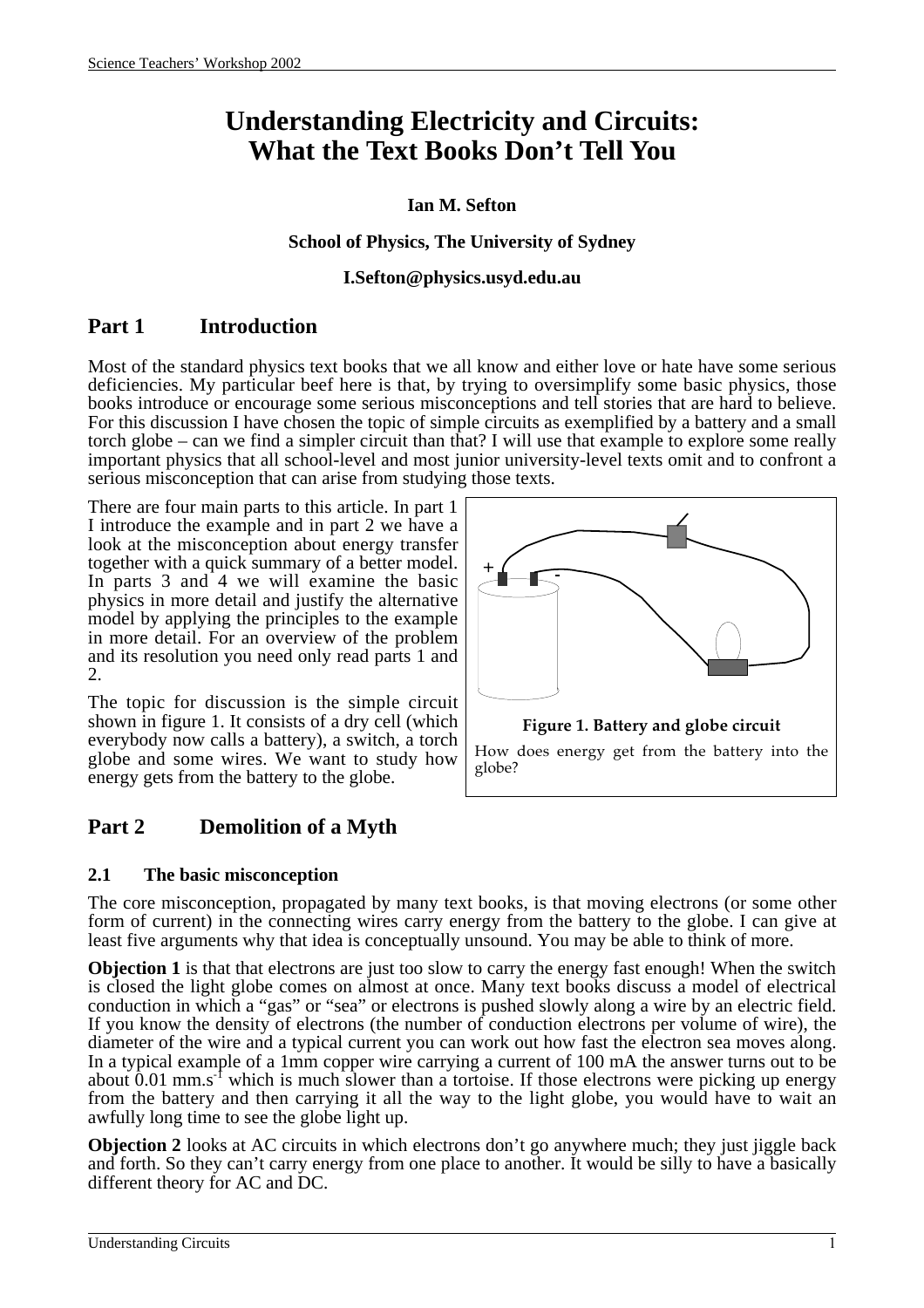**Objection 3**: although some books say that you have to have a complete conducting loop before a current can exist, that is just another misconception. Electrons do not travel across the insulating gap in a capacitor nor do they jump across the space between the primary and secondary windings of a transformer. This is so even when the energy source is a battery; I have constructed circuits like those in figure 2 that show that the lamp lights up briefly when the switch is closed. No matter how the energy travels in those examples, it must be able to get through empty space. (It is true that if you want to maintain a steady current in a circuit, then a continuous conducting loop is required.)



**Objection 4** says that energy transfer is a one-way process, but current goes round a loop. If electrons in one wire carry energy from the battery to the globe, why don't the electrons in the other wire carry energy from the globe back to the battery? There is no way of associating the direction of energy flow with the direction of the current or with the direction in which the electrons drift.

**Objection 5** points to another basic misconception that is often implied and sometimes explicitly stated in texts. The mistake is to speak of the electric potential energy (PE) of an electron as though the electron owns all the PE – it doesn't. This error seems to be a reflection of a similar sloppy way of talking about gravitational PE. When you lift a brick do you increase its PE? No, you increase the PE of the system that consists of the two objects: Earth and brick. PE is not stored in either Earth or the brick nor is it possible to apportion the PE between the two interacting objects. The first step to enlightenment is to learn not to speak or think about gravitational or electrical PE of electrons (or of any other kind of particle) and think instead of energy as a property of the whole system. If you really insist on knowing *where* the energy resides I will come back to that issue later.

To summarise the objections: electrons don't have PE of their own, they travel very slowly in both directions between battery and globe, and in a circuit they generally don't go anywhere much but energy is transferred very rapidly and it can get across gaps in the conducting path. The same goes for forms of current other than electron drift.

# **2.2 The nature of energy**

The question about what carries the energy seems to be linked to a common conception that energy is like matter: put it in one end of a pipe and watch it come out the other end. At a truly basic level energy is not like that; it is just an abstract attribute of a system that, when calculated in appropriate ways, always turns out to be conserved.

There are two valid schools of thought about how one should conceptualise energy and energy transfer, that I will call the "accountant's model" and the "field model".

The accountants view energy solely as a mathematical attribute of physical systems, and it does not need any kind of conceptual model beyond that. They will tell you that it is a mistake to think of energy as a kind of substance. It is just an abstract quantity that, when you calculate it properly, always tallies. In this conceptual model energy is nothing like matter, it is just a mathematical abstraction that expresses some aspects of the behaviour of the natural world. In the case of our circuit the accountants will answer: "Who says that anything has to carry the energy? That's the wrong question, because all we have to do is account for changes in energy in a kind of balance sheet – the precise location of the energy is not important and may be unknowable." The accountant's attitude is in the same tradition of thinking as the idea of action at a distance in which, for example, we don't seek to understand how Earth's gravity can reach out and grab the Moon (and vice versa). We just accept as a fact that it does. Similarly we don't ask where the potential energy of the Earth-Moon system might be; it just belongs to the system. Taking the same conceptual view, it is grossly incorrect to talk of the PE of an electron.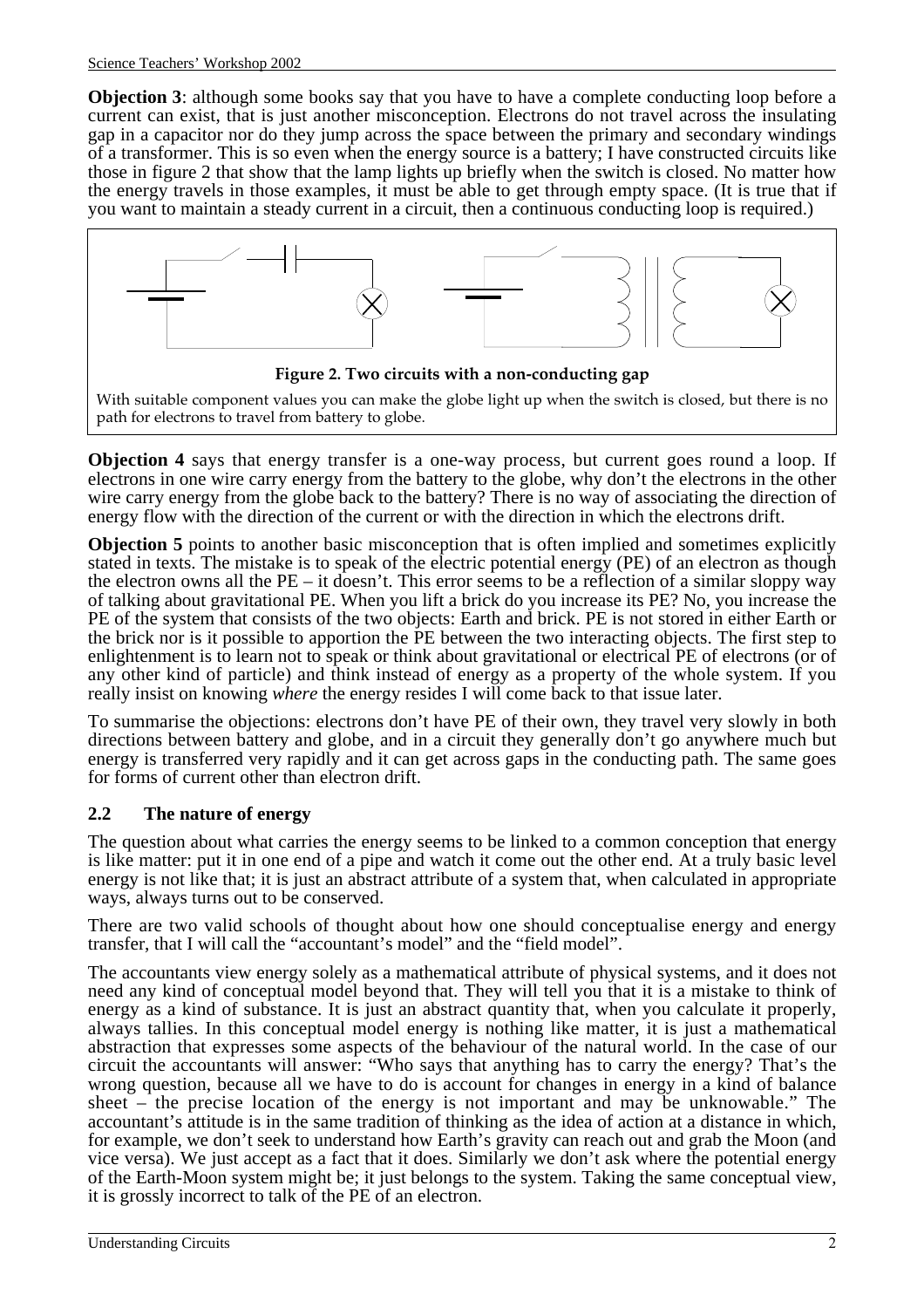If we apply this whole-system, action-at-a distance, model to our simple circuit the question of precisely how energy gets out of the battery and into the globe is not answerable. End of story.

#### **2.3 Energy and fields**

Such an abstract view of energy as the accountant's may not be satisfying to students who seek more concrete conceptions. Fortunately for them there is another kind of conceptual model that allows us to say that energy actually leaves the battery and ends up in the globe and we should be able to track where it goes. This idea that you can actually track energy flow across boundaries to make sure that the total value is conserved is called **local conservation of energy**, a much stronger law than just saying that energy is conserved in a way that need not concern us.

The "field view" of energy is more in the realist tradition of conceptual thinking about physics. It is still incorrect to conceive of energy as a substance-like entity that occupies space, but there are entities called fields that do occupy space. The fields of interest in our case are the electric and magnetic fields described by the "classical" electromagnetic theory of Clerk Maxwell and others, way back in the 19th Century. These fields are most unlike any kind of substance – they are vector quantities. According to Maxwellian theory, electric and magnetic fields are closely related to each other and both are associated with energy. The density of energy in space, energy per volume, can actually be calculated if you know the details of each field. (The same thinking can be applied to gravity – PE is stored in the gravitational field.) Furthermore, Maxwell's theory also predicted the existence of electromagnetic waves travelling at the speed of light, which led to the idea that light itself may consist of electric and magnetic fields. In this way of modelling nature it is legitimate to say that light and other electromagnetic waves carry energy.

### **2.4 The field explanation of energy transfer**

The idea that the electromagnetic field both stores and transmits energy is the key to the explanation of how energy gets from the battery to the light globe. Before going into detail of the theory, let's look at the explanation in a nutshell. The narrative involves four conceptual characters: *charge, current*, *electric field* and *magnetic field* (italicised in the summary below) whose complex relationships are governed by four equations (known as Maxwell's equations). These four characters are really played by just two actors, each of whom has two faces. *Current* is just *charge* in motion while *electric field* and *magnetic field* are but two aspects of a fundamental entity which can be called electromagnetic field. Except for static scenes in which nothing much ever happens (called electrostatics) any good story about electromagnetic phenomena almost inevitably involves all four characters.

The story of energy transfer from the battery to the globe goes like this. When the battery is first connected to complete the circuit it pushes electrons (*charge*) around so that they pile up on the surfaces of some parts of the circuit, leaving a deficit of electrons, and hence a positive *charge* on other parts of the conductors' surfaces. This pushing around of electrons is mediated by the *electric field.* The *charge* separation in turn produces *electric field* inside the connecting wires as well as in the wire filament of the light globe. The internal *electric field* is directed along the axis of the wires and is responsible for producing a drift of mobile charge carriers, *current*, in the wires. To explain energy transfer we need to look at what is happening outside the wires. As a consequence of the surface charges on the wires, there is an *electric field* in the space outside the wires (as well as inside). Also, as a consequence of having a *current* in the wires, there is a *magnetic field* in the space around the wires. It is this combination of *electric field* and *magnetic field* in the space outside the wires that carries the energy from battery to globe. Once the fields are set up, the energy travels through space, perpendicular to both the *electric field* and the *magnetic field,* at the speed of light. Energy leaves through the sides of the battery and enters the wire of the globe through the sides of the wire.

As Arnold Sommerfeld (1952) has pointed out, metals are good conductors of current but nonconductors of energy. Metals conduct current but space conducts energy and the best conductor of electromagnetic energy is the vacuum!

This story answers all the objections listed above. There is no need to wait for electrons to complete a journey (objections 1 and 2) because the electrons are not given the energy in the first place (answer to objection 5). It is a normal part of the story that electromagnetic energy can cross space (including the space in transformers and capacitors), which needs to contain nothing but electric and magnetic fields (answer to objection 3). It also turns out that, when we map out the paths along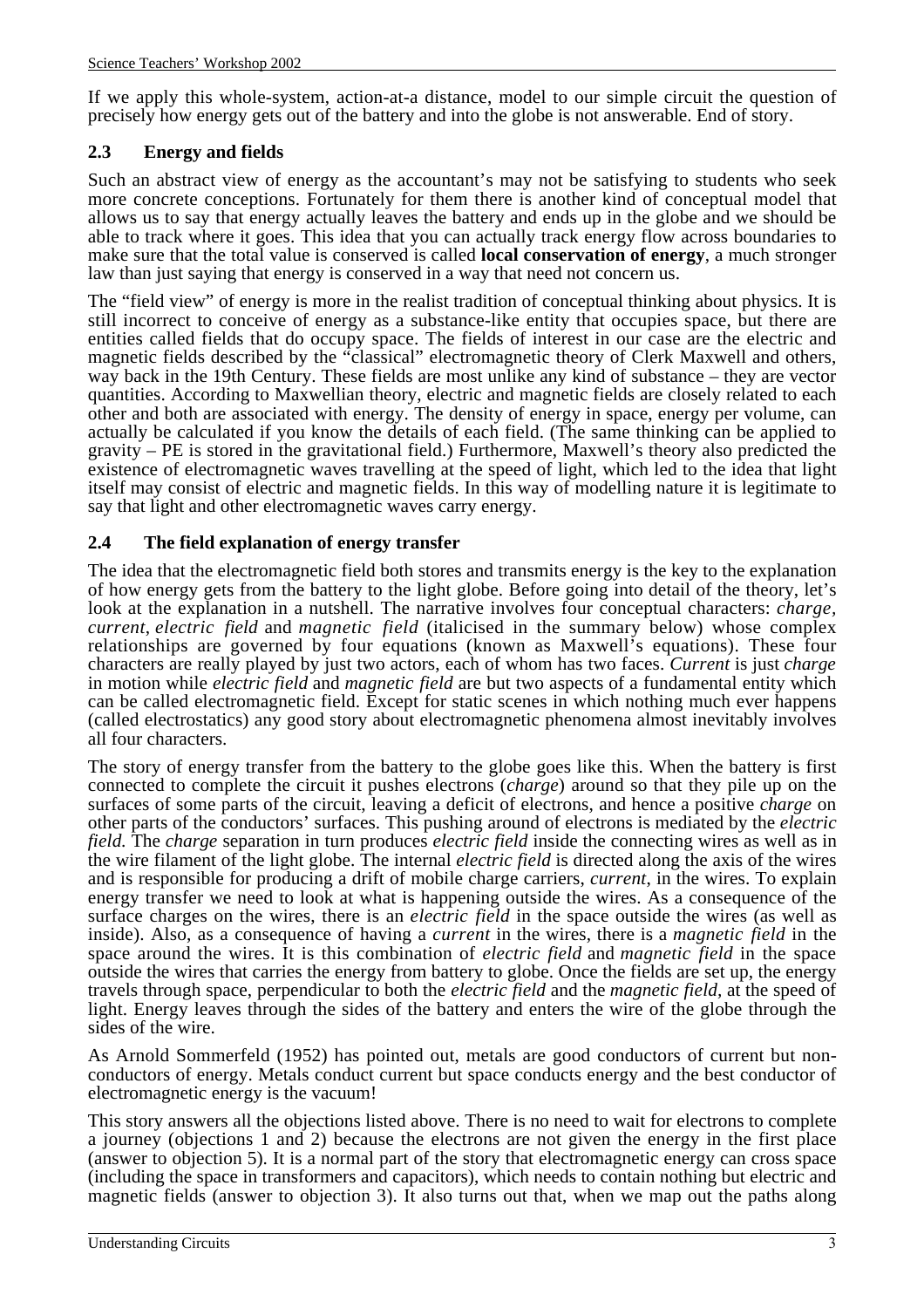which the energy flows through space, it is a one-way traffic in the correct direction (answer to objection 4).

The explanations of what causes current and of how energy gets transferred are intimately linked. The rest of this article is devoted to an elaboration and justification of the two stories, starting with the explanation of current.

# **Part 3. Modelling the Circuit**

Since the filament of an incandescent globe is made of wire, the story of what happens in our battery-and-globe circuit can be modelled by considering what happens in a piece of wire that carries a current. Whatever applies to a straight piece of wire can be adapted to the complicated geometry of a real circuit by combining many short pieces of wire.

### **3.1 Modelling current**

Current is usually defined as flow of charge. However, since charge is not something that exists on its own but is a property of objects, current is more properly defined as a flow of charged particles. Although current can exist as a stream of charged particles in otherwise empty space, we are concerned here with currents within material conductors such as copper and tungsten wires. The common model of such conductors has a lattice of positively charged metal ions that are more or less fixed within the conductor, permeated by a "sea" of mobile, negatively charged, electrons. Normally the total charge on the whole conductor is zero. Current in a metal consists of the slow drift of the electron sea through the fixed lattice. Electrical interactions between ions of the lattice and conduction electrons hinder the flow of electrons, giving rise to the property of electrical resistance. To maintain a current, therefore, there must be something pushing the electrons along against the resistance of the lattice.

### **3.2 Charge separation, electric field and potential difference**

In circuits driven by batteries the push on the conduction electrons comes ultimately from a separation of charge produced and maintained by the battery, but the best way to describe the push at the level of individual electrons is to say that there must be an electric field inside the wire. This field produces a force on each conduction electron. (Recall the definition of electric field using  $F = qE$ .)

The next question is: what produces the electric field inside the wire? There are only two ways of creating an electric field. One way is to have a changing magnetic field, as in the phenomenon of electromagnetic induction. That mechanism does not operate in our example, so the electric field must be caused by the other mechanism, separation of positive and negative charge. That is just what batteries do.

It is instructive to look at the static situation in our example (figure 1), before the switch is closed. By internal processes of diffusion and chemical reactions, which we will not go into here, a battery produces and maintains a separation of electric charge between its terminals. We have a piece of wire connected to the battery's positive terminal with another wire and the globe connected to its negative terminal. Those wires and the globe will each acquire a net charge that sits on their surfaces. Although it is not easy to calculate exactly how those charges are spread around, we do know that the total charge on the system is zero. The positive battery terminal and its wire have a deficit of electrons that is exactly matched by a surplus on the negative terminal, the negative wire and the globe. Charge has been separated by the action of the battery and that charge separation is responsible for the existence of an electric field in the space around the system. The electric field also exists inside the battery where it acts to oppose the processes that produce the charge separation. However, if there is no complete circuit, we have a purely electrostatic situation in which the surface charges arrange themselves so that like charges try to get far away from each other and there is no electric field inside the wires or the globe.

The special thing about a battery is that when a circuit is completed there is a conducting path through which the separated charges can get back together, but the battery continues to push opposite charges apart, and the situation is no longer purely electrostatic. The distribution of charge on the surfaces of the conductors changes in such a way that electric field now exists inside the wires and the globe's filament (as well as in the space outside). That electric field drives the current.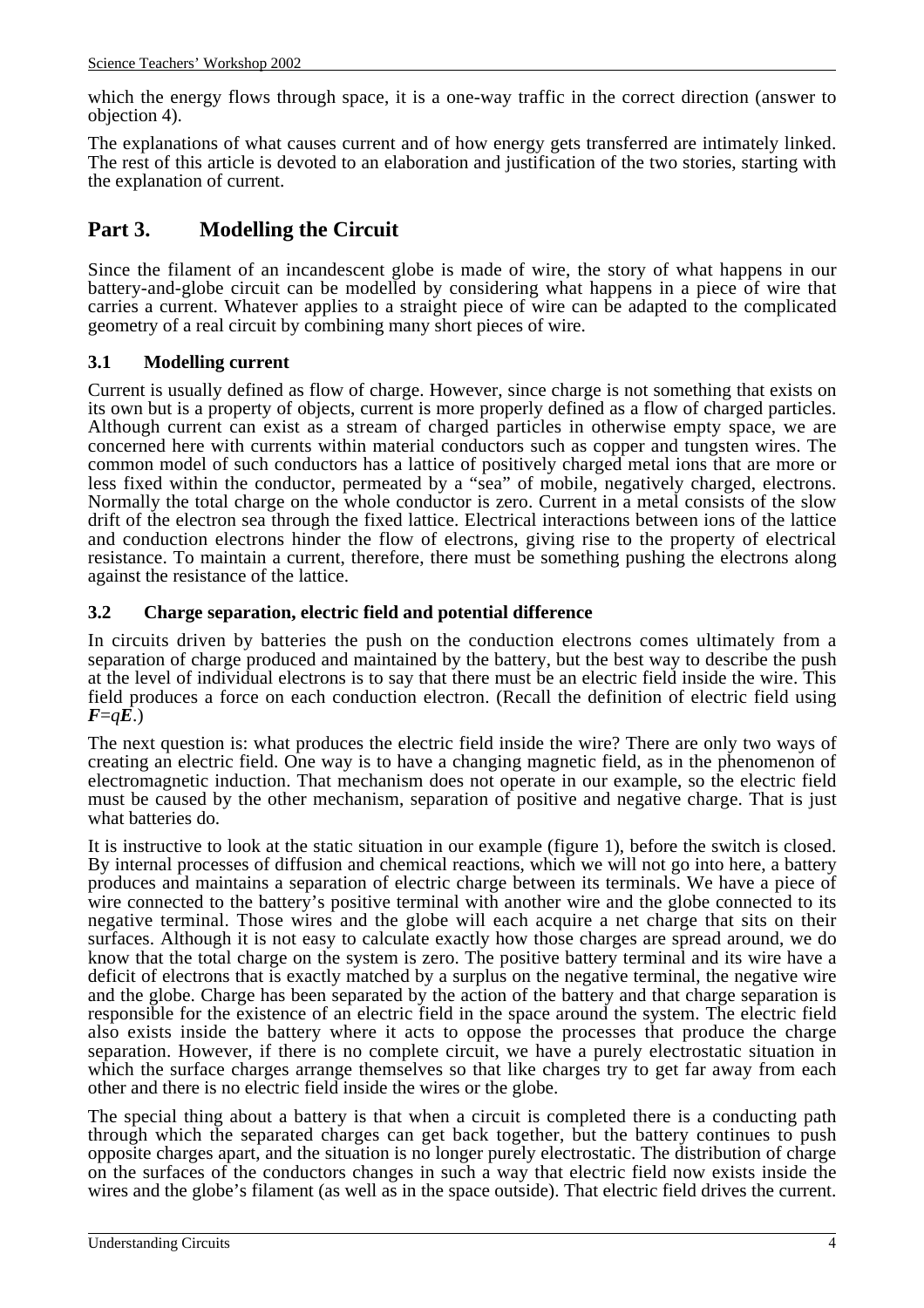The bit of the story that most text books omit is that the surfaces of all the conductors, in our the case the copper wires and the globe's filament, must all have some distribution of charge on their surfaces. (A notable exception to this criticism is the text by Chabay & Sherwood, 2002).

Standard texts often tell us that a potential difference (PD) drives the current, which is true because potential difference is simply related to the electric field. In a wire where the electric field has magnitude *E,* the PD, *V*, between two points separated by a distance *d* along the wire is given by: *V*  $=$   $\vec{E}d$ . (Remember though, that in describing what happens in a wire, electric field is more basic than PD, because it is also possible to get electric field from electromagnetic induction; PD exists only when there is charge separation.) It is important to remember that potential and electric field both exist in space, and the field has a unique value (which consists of a magnitude and a direction) at every point.

#### **3.3 Surface charges on conductors**

It is worth having a closer look at the kind of arrangement of surface charge that can produce electric field inside wires, because those charge distributions also affect the electric field in the space outside the circuit. If the current is to stay inside the wire, as it must, the field has to point along the axis of the conductor in the same direction as conventional current (the flow of equivalent positive charge). A distribution of surface charge whose concentration varies linearly with distance along the wire will do the trick nicely (see figure 3 and its caption).



will be pulled towards the higher concentration of positive surface charge at the top. Distributions with negative charge are also possible.



At bends in the wire there must be some additional unbalanced charge in order to change the direction of the field and the current. To see how a distribution of surface charge can direct the flow of mobile charges and also adjust itself to achieve that result, imagine an electron drifting a long a wire and approaching a bend. The only way that it can get around the bend on a smooth path is for it to be pushed or pulled around the corner by some other charged particles that are lying in wait for it. If that were not so, the electron would keep going and run into the surface of the wire. If it does that and sticks there it may, in turn, lie in ambush for another electron coming along behind it. So the first electron, which does not quite make it around the bend, will help to push the next one around. This process may continue until the surface charge builds up just enough to keep all the conduction electrons on track. In ways like this the whole system will very quickly adjust itself until there is just the right distribution of surface charge to ensure a smooth and continuous drift of conduction charge along the wire. The reason that everything adjusts so quickly is that changes in electric field propagate at the speed of light.

The surface charges, which are required to maintain the current, also produce electric field in the space outside the wires and we will see below that this external electric field plays a key role in the transfer of energy.

A detailed mathematical analysis gives the remarkable result that inside a uniform wire the electric field has the same magnitude everywhere inside the wire and has a direction that follows the wire's long axis, i.e. it stays parallel to the axis. This kind of argument shows that the detailed distribution of surface charge depends not only on the composition of all the circuit elements but also on their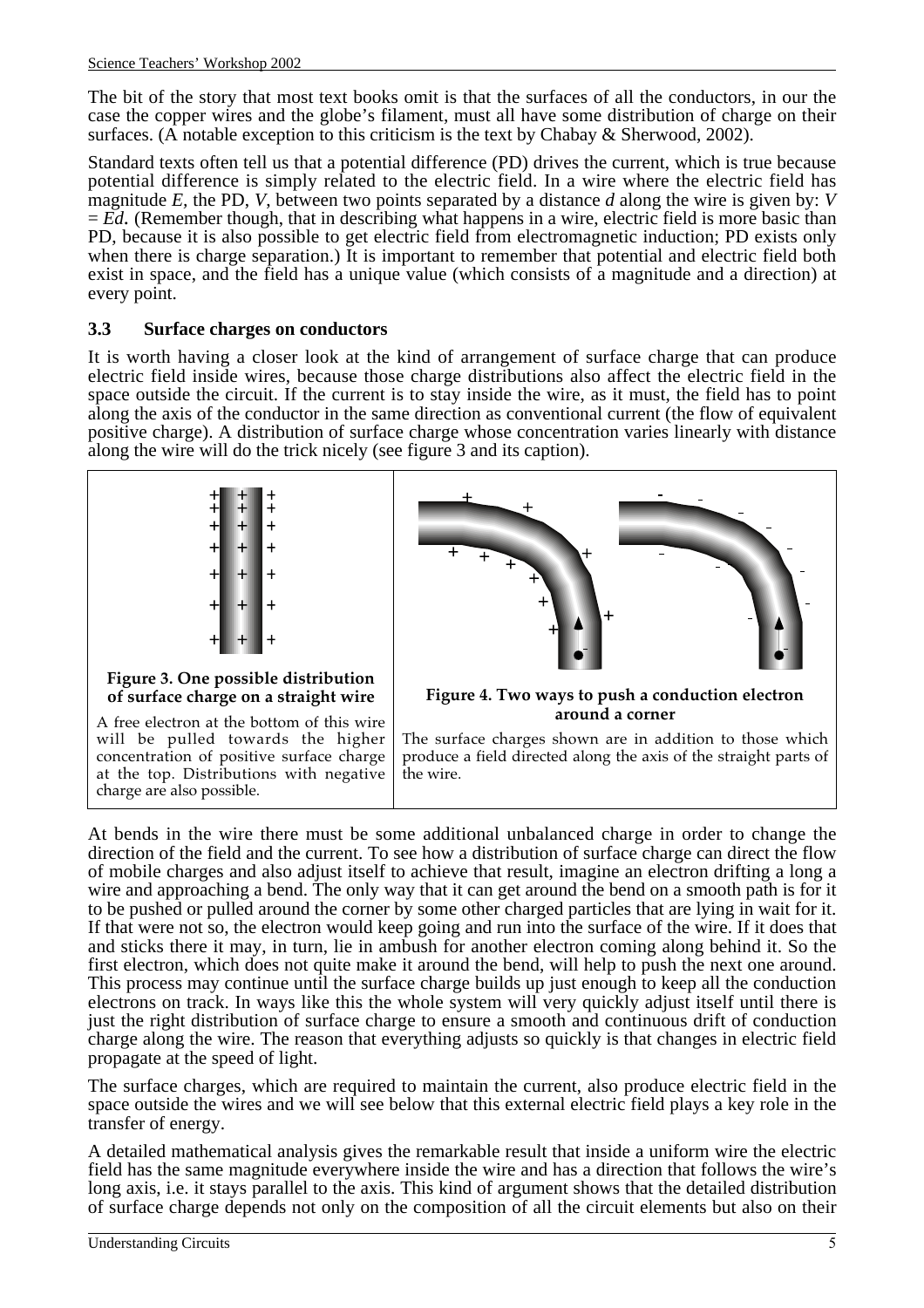geometrical arrangement. On the other hand, things that occur inside wires, uniform field, uniform spread of current across a wire, voltage drop proportional to resistance – all the familiar circuit results – seem to be so simple. Perhaps that is the excuse that text writers use for not telling you about surface charge.

# **Part 4. Electromagnetic Fields and Energy**

There are two key ideas connecting the electromagnetic field with energy. First is the idea that electric and magnetic fields store energy and the second is that the two kinds of field together are responsible for the transmission of energy. Both of these ideas originated in the nineteenth century but some text books have not caught up yet.

#### **4.1 Energy storage in fields**

In the field model of energy, as in the accountant's view, it is still misleading to think of energy as a kind of substance. If you want to know details of where the energy is or where it might be going you first need to know the details of both the electric and magnetic fields. Those fields are both vector quantities which each have a value at every point in space and obey the principle of superposition. That principle says that to find the total field due to different sources you just perform a vector addition of all the individual contributions. For example to find the total electric field due to two charged particles, you first calculate the field that would exist at each point in space for each of the particles separately; then you add the contributions at each point. Only after you have calculated the resultant electric field can you find the energy associated with that total field. There is a similar rule for magnetic fields. Two very simple-looking formulas give the energy density (energy per volume,  $U_F$ ) of the electric field,  $\vec{E}$ , and the energy density,  $U_B$ , of the magnetic field *B*, at each point in space:

$$
U_E = \frac{1}{2} \varepsilon_0 E^2,
$$
  

$$
U_B = \frac{1}{2\mu_0} B^2.
$$

(The constants  $\varepsilon_0$  and  $\mu_0$  are the same ones that appear in Coulomb's law and the rules connecting magnetic fields with currents.) If energy were conserved in the same way as a substance like water you should be able to add the individual energy distributions – but that does not work. These formulas tell me that field is more fundamental than energy. They also provide an answer to the problem of locating potential energy. If you have a system of interacting charged particles and if the configuration of the system changes, the particles will do work on each other and the potential energy of the system will change. That change in PE can be described exactly by changes in the energy associated with the fields as described by the two formulas above.

But that's not the whole story; energy may also leave a system and we can also describe that in terms of the fields.

#### **4.2 Energy transfer by the electromagnetic field**

The theory in this section is the ultimate description of energy transfer. Electromagnetic theory predicts that there will be a flow of energy through any place where electric and magnetic fields both exist and are not parallel to one another. A way to picture this energy flow is to imagine a tiny surface, drawn at the chosen point in space (figure 5), which contains both the electric field vector and the magnetic field vector (recall that any two lines define a plane). The energy flow is perpendicular to that surface. Given that there are two directions normal to the surface, we will need to determine the correct one by looking at the relative orientation of the electric and magnetic fields.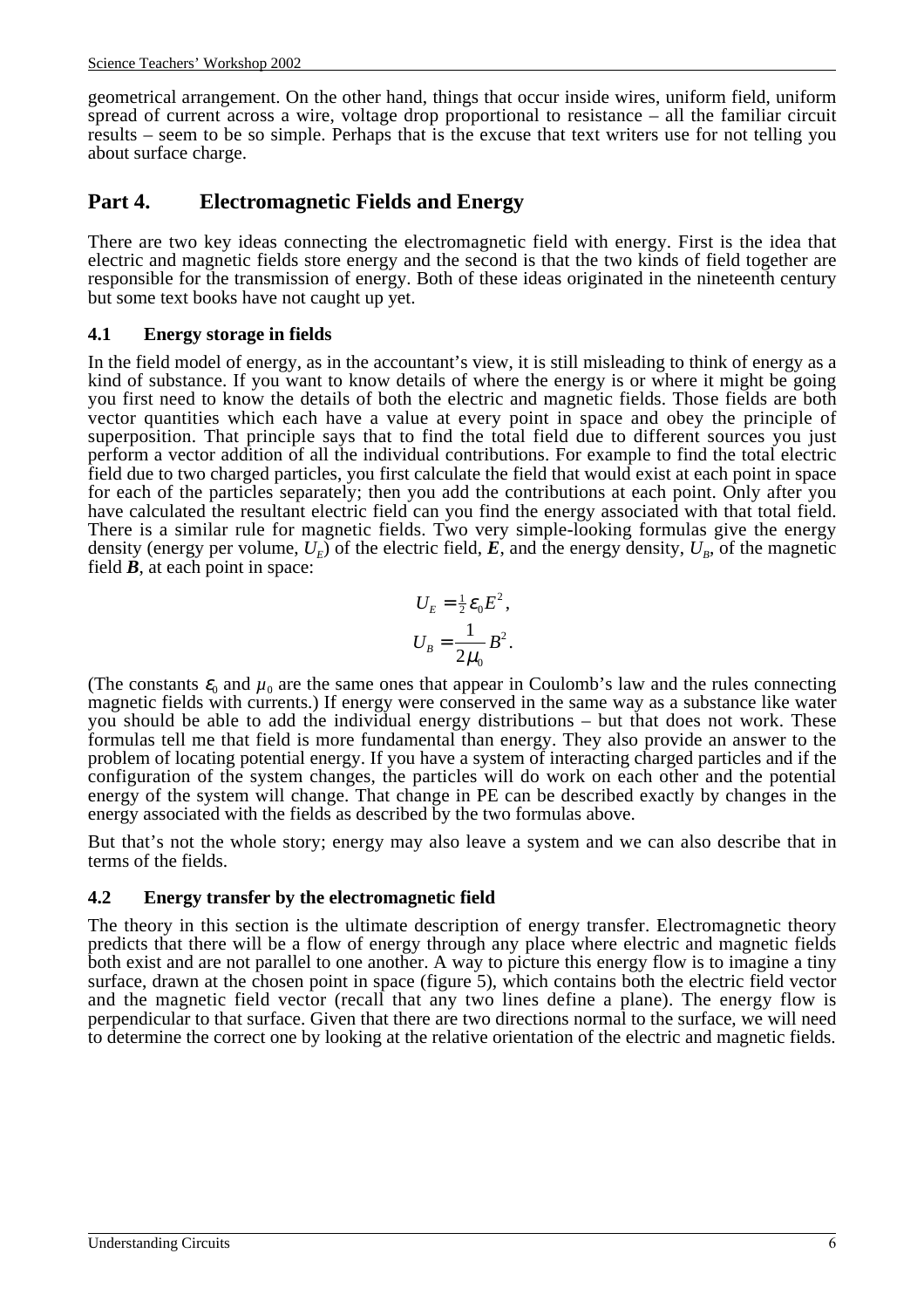If the space is empty or filled with nonmagnetic material, a simple-looking vector formula sums it up: the energy flux density (energy per area per time) is described by a new vector quantity:

$$
S=\frac{1}{\mu_0}\boldsymbol{E}\times\boldsymbol{B}.
$$

The vector product  $E \times B$  in this formula is defined to be another vector which is perpendicular to both *E* and *B* (i.e. perpendicular to our imaginary surface) and has magnitude  $EB\sin(\phi)$ , where  $\phi$  is the angle between the field vectors *E* and *B.* See figure 5. To find which of the two possible directions is appropriate for the product we use a right-hand rule: curl the fingers of the right hand from the direction of the first vector to the second, in this case from  $E$  to  $B$ ; the thumb then shows the direction of *S*.



The quantity on the right-hand side of this equation is also known as the Poynting vector in honour of J. H. Poynting (1852-1914) who developed this bit of theory.

In the field model of energy we can still say that PE is an attribute of a system, but we now view the system as consisting of not only the interacting bodies or particles, but also the fields that mediate the interactions. It is also feasible to locate the PE and satisfy local conservation of energy. We now have a way of describing the transfer of electromagnetic energy between systems or parts of a system.

It is worth noting that this description of energy transfer applies to electromagnetic waves, including light. In the classical description of such a wave the electric and magnetic fields are perpendicular to each other and both are also perpendicular to the wave's direction of propagation. It is in that context that the Poynting vector is usually introduced in the more advanced texts, which generates the unfortunate misconception that it applies only to waves.

As we shall see below, the Poynting vector provides the key to understanding energy transfer in DC circuits. But first we need to examine some details of the electric and magnetic fields.

# **4.3 The external electric field**

To study the electric field near the surface of a conducting wire it is helpful to think in terms of components of the field. We can think of two vector components, one parallel to the axis of the wire and one perpendicular to the wire.

You may also recall from a study of electrostatics that if you charge up a conducting body and just leave it alone, it rapidly settles into an equilibrium in which all the excess charge sits on the surface and there is no electric field inside the conductor (and no current either). But there is a field outside and that field is perpendicular to the surface. This electrostatic situation for a section of long straight wire is shown on the left of figure 6.

I have already argued that, inside a wire where there is a current, the electric field must be parallel to the axis of the wire. According to electromagnetic theory, that parallel (axial) component of the field must also exist just outside the wire. Furthermore, the axial component must have the same value just inside and just outside the surface.

When there is a charge distribution on the surface and a current in the wire, both components of the field exist. Inside the wire there is only the axial component, but outside there is a perpendicular (radial) component as well. (To see that the radial component must still be zero inside the wire, think how it would push mobile charge carriers off their required track if it were not.) See the middle sketch in figure 6.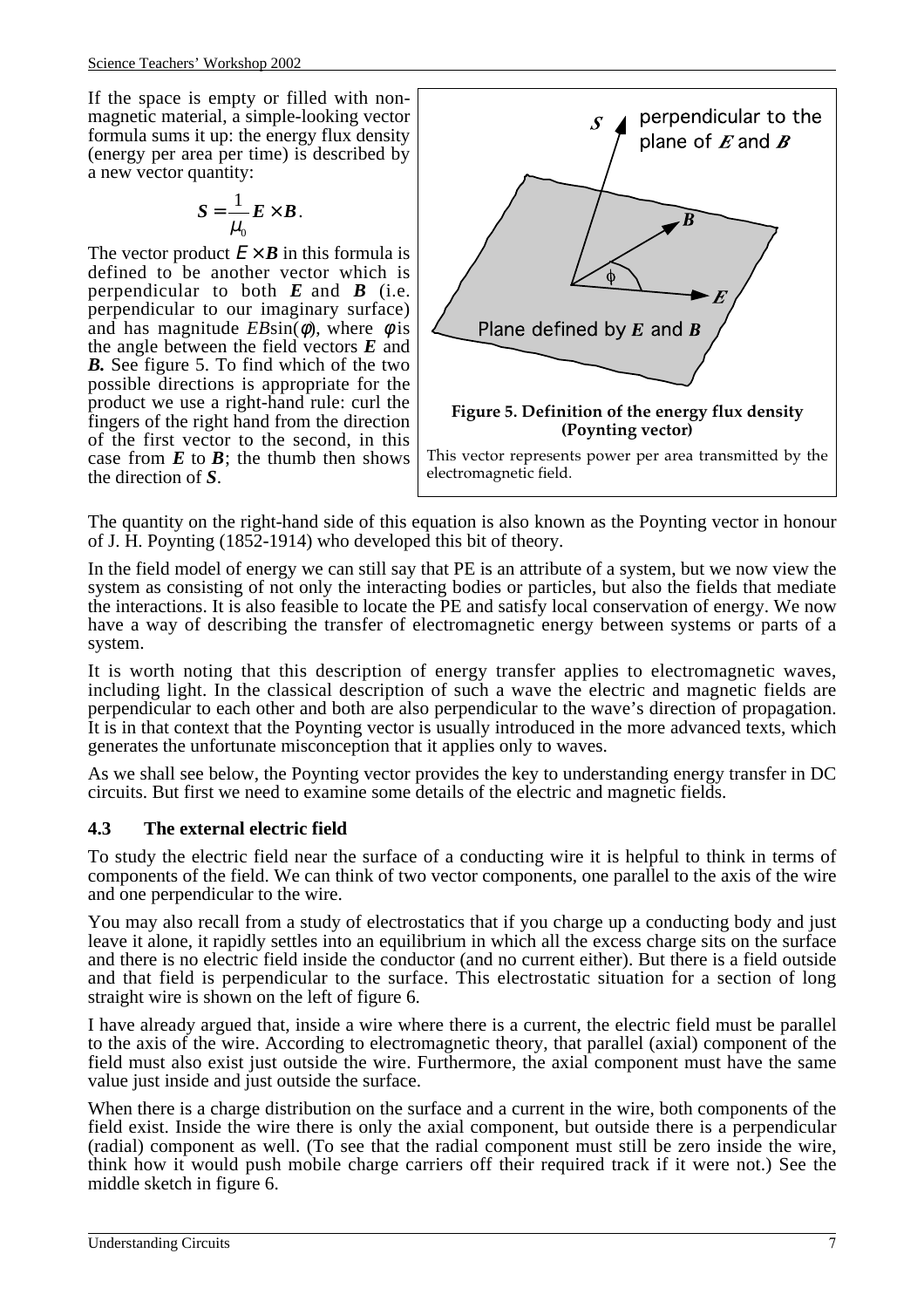The net result is that although the field inside the conductor is parallel to the current, outside the charged surface of the wire the total electric field may be at an angle to surface (as shown in the right-hand diagram of figure 6).



It is worth noting what the field is like in a wire with very low resistance. In that case, the axial electric field needed to push the charge carriers is also very small, so the axial component at the surface is also very small. However the wire may still be charged, so the total electric field outside the wire must be nearly perpendicular to the surface. We expect therefore that, near the copper connecting wires in our simple circuit, the electric field will point almost radially, either inwards or

#### **4.4 Energy transfer between battery and globe**

The actual distributions of the electric and magnetic fields can be quite difficult to calculate, especially since the details depend on the geometry of the circuit. However it is still possible to get an idea of what is going on by making some rough sketches. Figure 7 shows a simplified representation of the battery and bulb circuit squashed into a plane and forced into a rectangular format – just like those abstract circuit diagrams that we usually draw. We can guess roughly how the electric field lines should go, from the positively charged wire down to the negative wire. The magnetic field lines produced by the current form circles around the wires and point into the page at all points inside the loop. Working out the direction of the Poynting vector according to the rule above we find that inside the loop of the circuit the energy flux density vector always points in the general direction away from the battery towards the globe.

outwards.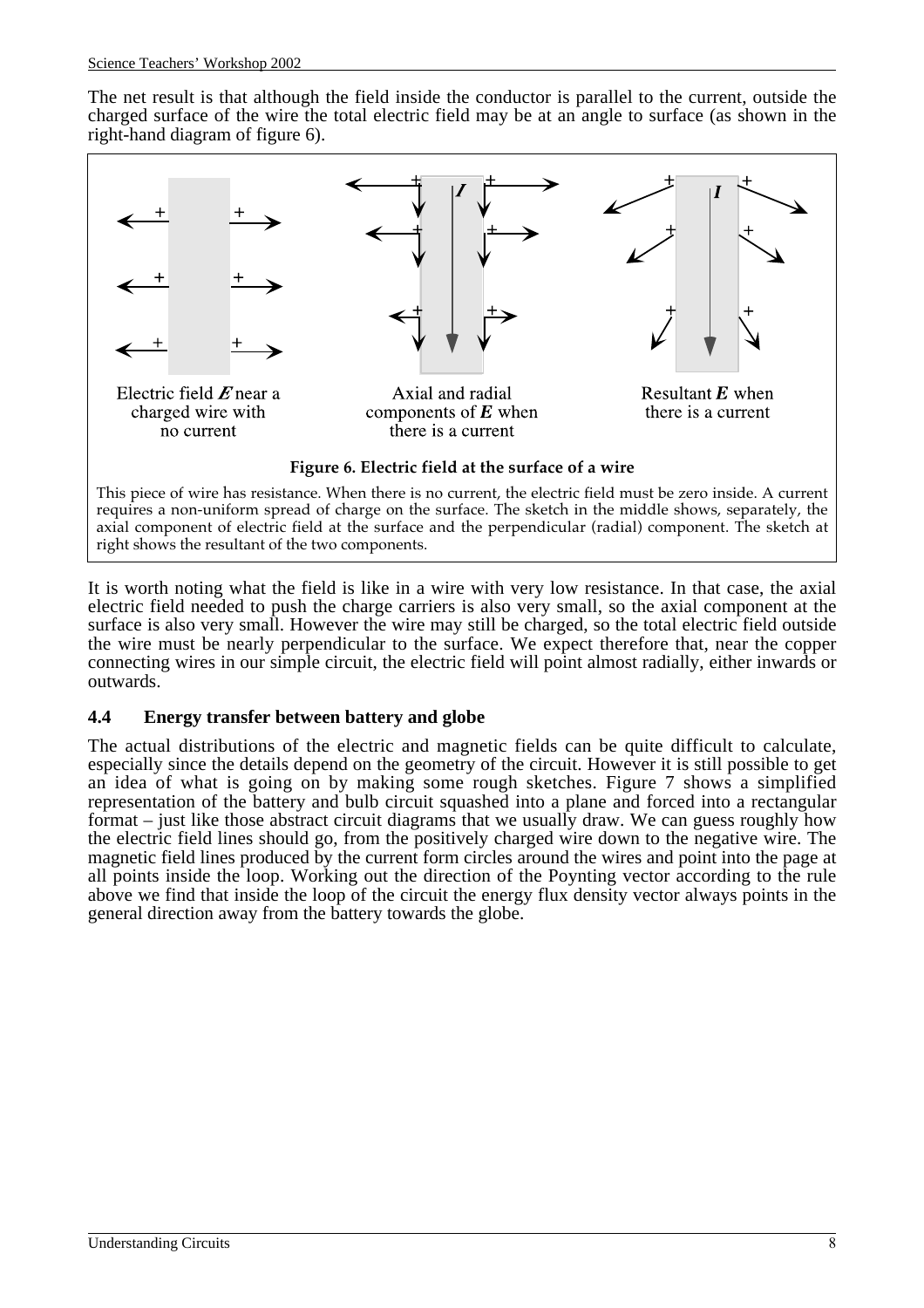

There is also some energy flux in the space outside the loop and, indeed, in the space above and below the flattened circuit of figure 7. If you work out the direction of the Poynting vector in those places you will still see energy leaving the battery and eventually heading in towards the globe. It is interesting to note that the energy takes many different paths, but it is fairly easy to see that the flux density has its largest values just outside the wires where the magnetic field is greatest. The current seems to act like a guide for the energy transfer, but does not allow it get too close

Here is an interesting fact. You may know that every point in space can be assigned a unique value of electric potential and that one can mentally construct imaginary surfaces which each have the same value of the potential. The electric field associated with the potential is always perpendicular to the equipotential surfaces. Since the Poynting vector is also perpendicular to the electric field, we can see that the energy flux follows equipotential surfaces.

#### **4.5 Energy transfer into a piece of wire**

A nice conceptual model is of no use unless it also stacks up quantitatively with experiments and other valid theories. So here is an illustration of how the field model of energy transfer gives correct answers. As with many formal derivations in physics, it helps to find a somewhat idealised, but still realistic, example.

To have a look at how energy gets into a light globe we consider the related case of a segment of wire (figure 8) that is nice and straight instead of being coiled up tightly. We need to look at the electric and magnetic fields **just inside** the surface of the wire. As we have already seen, the electric field *E* inside the wire points along the axis of the wire and, just inside the surface, the lines of *E* lie along the surface and parallel to it (straight grey lines in the diagram). The lines of the magnetic field *B* form closed loops around the wire. The diagram shows some of these lines just inside the surface of the wire. Now the energy density vector (*S*) must be perpendicular to the lines of both *E* and  $\vec{B}$  so it must be everywhere perpendicular to the wire's surface.



#### **Figure 8. Energy flux density and fields just inside the surface of a wire**

Only the axial component of the electric field is shown here because that is the part responsible, together with the magnetic field, for energy flux into the wire.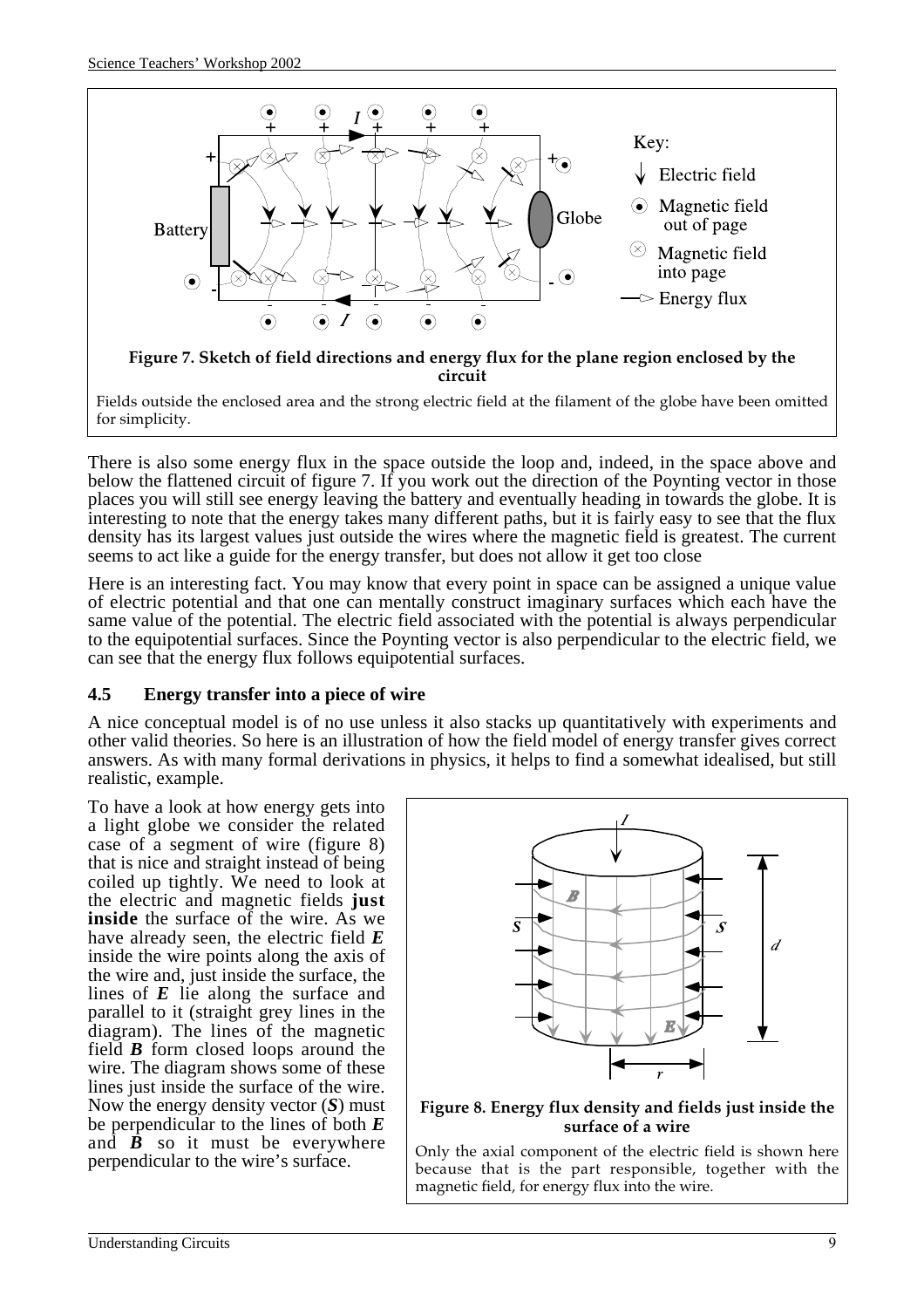The diagram shows a few arrows to represent *S* which is perpendicular to the surface at every point*.* You can also check whether it should be pointing in or out. The directions of the electric and magnetic fields are both related to the direction of the current. Using the right-hand rule for the vector product stated above, we can conclude that energy is flowing into the wire at every point on its curved surface.

To calculate the value of the power transfer, just multiply the value of the Poynting vector by the surface area. Since the electric and magnetic fields are right angles to each other, the magnitude of the energy flux density is just

$$
S = \frac{1}{\mu_0} EB
$$

The power input is the product of the power per area, *S*, and the curved surface area of the cylinder, *A*:

$$
P = SA = \frac{1}{\mu_0} EB. 2\pi rd.
$$

Now we can find values for the fields in terms of the PD and current. The magnitude of the electric field is the PD between the ends of the segment of wire divided by the length of the wire,

$$
E = \frac{V}{d}
$$

and the magnetic field produced by the current at the surface of the wire is given by the well-known formula

$$
B=\frac{\mu_0 I}{2\pi r}.
$$

Substituting these two expressions for the fields gives the familiar formula for the power dissipation:

$$
P=VI.
$$

So the field model for energy transfer gives the right answer for energy dissipation in a resistive wire. Does this convince you that the field model for energy transfer is a good one?

As an extension to the derivation above, you could look at what happens just outside the wire. Since the axial component of the electric field is the same just outside as it is inside and the magnetic field is practically the same, we can conclude that the energy flux derived above still works out as expected. But ... now there is also a radial component of the electric field as well. If that radial component is not zero then, together with the magnetic field, it contributes to a component of the Poynting vector that is parallel to the wire – but only outside the wire. That means that energy may also be travelling along beside the wire (and getting in somewhere else).

#### **4.6 Energy transfer out of the battery**

A similar mathematical argument can be used to find the rate at which energy is extracted from the battery by the electromagnetic field. Just model the battery as a cylindrical object and the whole argument is the same except for one thing: in the battery the current goes from low potential to high potential, against the electric field, so the direction in which the magnetic field loops around the battery is reversed. That's the only difference in the argument, but it reverses the direction of the Poynting vector at the surface. So energy comes out of the cylinder instead of going in. Conservation of energy rules!

#### **4.7 Energy flux between battery and globe**

The details of the energy flow in the space between battery and globe depend on the geometry of the circuit, which determines details of how the surface charge gets distributed around the circuit. The remarkable thing is that the simple relations among voltage, current, resistance and power transfer are unchanged by any geometrical rearrangement of the wiring. It is possible to work out the details of some simple cases analytically.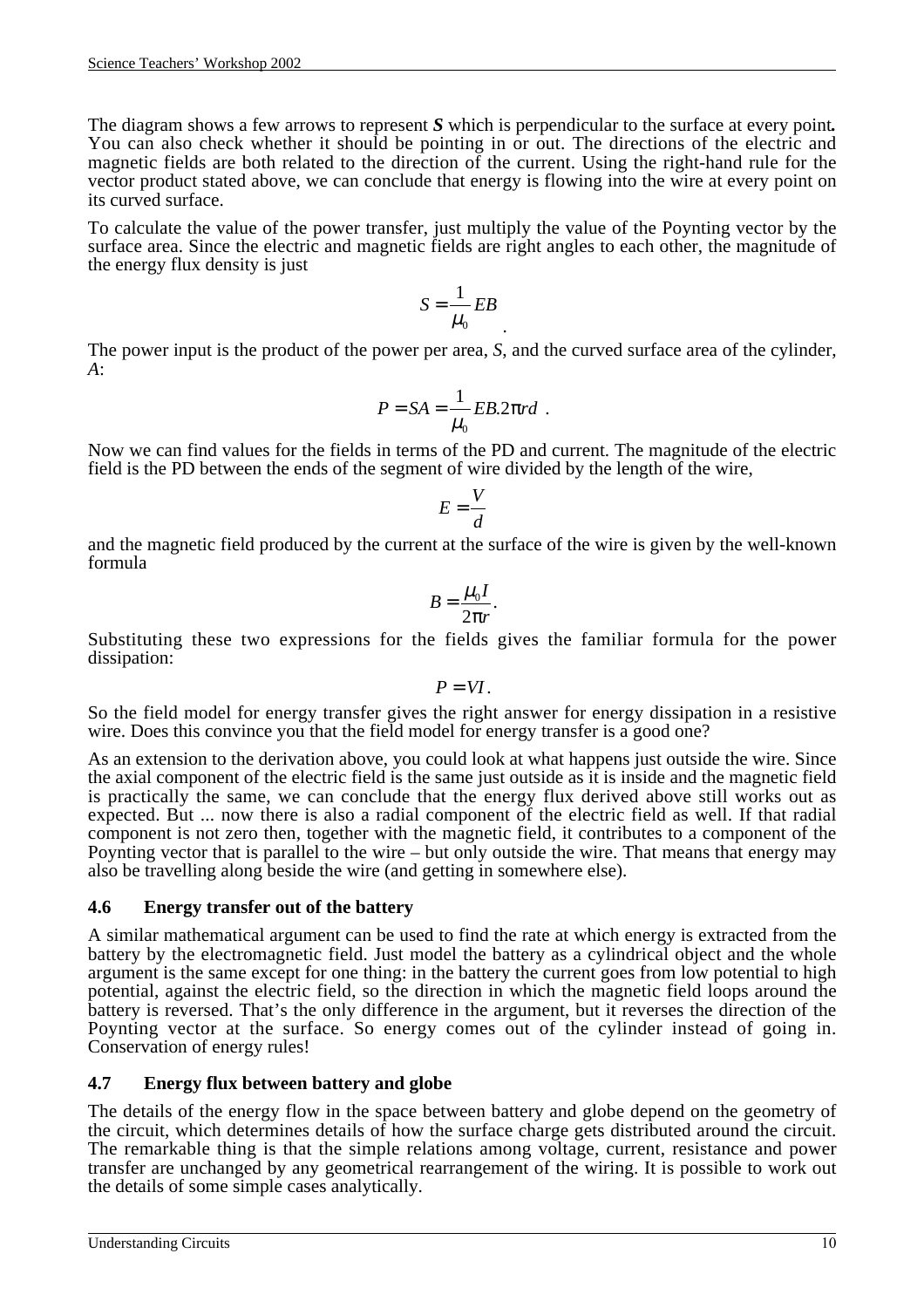One case where it easy to see where the energy goes is that of a coaxial cable such as that used to connect TV aerials. Imagine that the battery is connected to the globe using a piece of coax and look at the pattern of electric and magnetic fields as shown in cross-section in figure 9. The inner wire is connected to the positive terminal of the battery. Current comes up the central wire and goes back through the outer sheath.

The total magnetic field is zero everywhere in the space outside the cable (the contributions from the two conductors cancel exactly). The surface charge on the outer conductor sits on its inner surface so that the electric field cannot penetrate outside the cable.



So the electric and magnetic fields outside the conductors are confined to the space between the conductors and that is where the energy flow must also be. The magnetic field lines form circles. Let's suppose that the resistance of the cable is negligible compared with the resistance connected across the end of it. In that case there will be no axial electric field inside the wire and so the electric field is radial. Now we can see that the energy flux density vector must be perpendicular to both fields, running parallel to the axis of the cable. As both fields drop off inversely with radius, you can see that the energy flux is greatest near the inner wire. (Exercise: If you are happy about writing integrals it is fairly straightforward to prove that the total power going along the space in the cable is *VI* where *V* is the potential difference across the ends of the cable.)

# **Part 5 Conclusion**

# **5.1 Implications For Teaching**

Many text and syllabus writers like the motto "Keep it simple ...". Although that is an admirable aim it can conflict with scientific validity. Do we really want to teach stuff that is wrong just because it is simple? I don't think so.

One source of wrong or misleading ideas is the use of inappropriate analogies. Various attempts to make analogies between circuits and water flowing in pipes come to mind. You should be able to see from the account in this article that using water as an analogy for charge does not make much sense. Stories about water and little gremlins carrying buckets of stuff called energy are all best forgotten.

An initial reaction to the story in this article may be that it is too difficult. I would argue that the basic ideas are no more difficult than the concept of field, which already occurs in various schoollevel courses. In any case field is such a fundamental concept, even more basic than energy, that it is hard to imagine how one can learn any serious physics without it. The arguments about circuits should be no more difficult to grasp than the better known stories told about electromagnetic waves and light – because the basic physics is the same in both cases. I think it is reasonable to expect that high school physics students can grasp the essence of the conceptual framework outlined here.

If you accept the arguments that I have put here, I invite you to help take up the challenge of developing texts and syllabuses that are consistent with the best of current scientific knowledge and avoid gross errors. If the material seems to be too difficult, let's see if we can express it more simply without making it wrong.